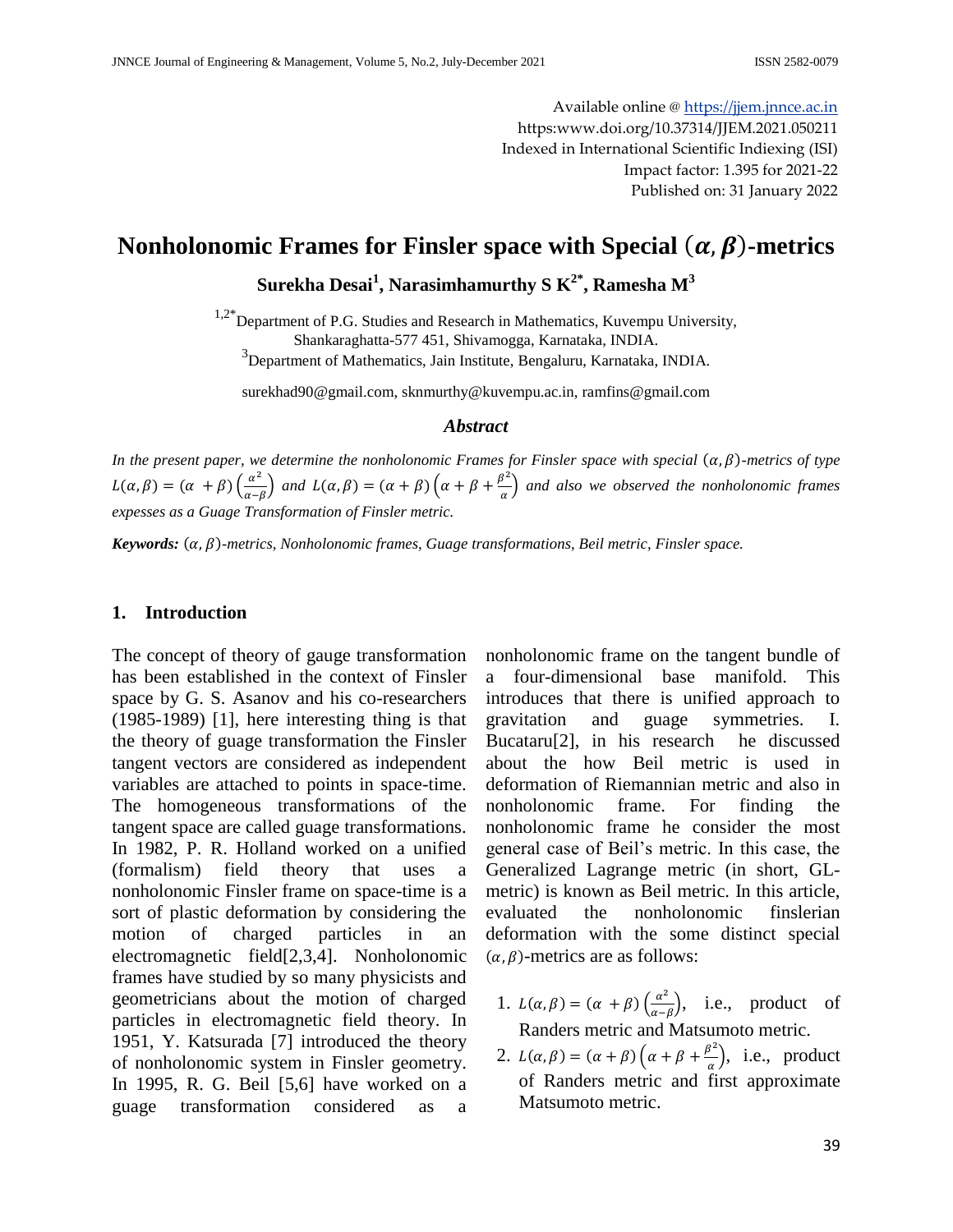#### **2. Preliminaries**

**Definition 2.1.** Let U be an open set of TM and  $: u \in U \rightarrow V_i$  $\{1, 2, ..., n\}$  be a vertical frame over U. If  $V_i(u) = V_i^i(u) \frac{\partial}{\partial u}$  $\frac{\partial}{\partial y^j}\big|_u$ , then  $V_i^j(u)$  are the entries of invertible matrix for all  $u \in U$ . Denote by  $V_k^j(u)$  the inverse of this matrix. This means that:  $V_i^i V_k^j = \delta_k^j$ . We call  $V_i^i$  a nonholonomic Finsler Frame.

**Definition 2.2.** A Finsler space  $F^n$  $(M, F(x, y))$  is called with  $(\alpha, \beta)$ -metric if there exists a 2-homogeneous function  $L$  of two variables such that the Finsler metric  $F: TM \rightarrow R$  is given by

 $^{2}$  ( (2.1)

where  $a^2(x, y) = a_{ij}(x)y^i y^j$ ,  $\alpha$  is a Riemannian metric on the manifold  $M$  and  $\beta(x, y) = b_i(x)y^i$  is a 1-form on M.

**Definition 2.3.** [2] A generalized Lagrange metric is a metric  $q$  on the vertical subbundle  $VTM$  of the tangent space  $TM$ . This means that for every  $u \in TM$ ,  $g_u: V_u TM \times V_u TM \rightarrow R$  is bilinear, symmetric, of rank  $n$  and of constant signature. A pair  $GL^n = (M, g)$ , with g a GLmetric is called a Generalized Lagrange space. If  $(\pi^{-1}(U), \phi = (x^i, y^i)$  is an induced local chart at  $u = (x, y) \in TM$ , we denote by  $g_{ij}(u) = g_u\left(\frac{\partial}{\partial u}\right)$  $rac{\partial}{\partial y^i}\big|_u, \frac{\partial}{\partial y^i}$  $\frac{\partial}{\partial y^j}\big|_u$ ). Then a GL-metric may be given by a collection of functions  $g_{ij}(x, y)$  such that we have:  $rank(g_{ij}) =$  $n, g_{ij}(x, y) = g_{ji}(x, y)$ ; the quadratic form  $g_{ij}(x, y)\xi^i \xi^j$  has constant signature on TM; if another local chart  $(\pi^{-1}(V), \phi = (\tilde{x}^{\iota}, \tilde{y}^{\iota})$  at  $\widetilde{g_{kl}}(x,y) =$  $u \in TM$  is given and  $g_u\left(\frac{\partial}{\partial x}\right)$  $rac{\partial}{\partial \widetilde{y^k}}|_u, \frac{\partial}{\partial \widetilde{y}}$  $\frac{\partial}{\partial \widetilde{y}^l}|_u\big)$  then  $g_{ij}$  and are related by д д д д

Further consider  $g_{ij} = \frac{1}{2}$  $\overline{\mathbf{c}}$  $\partial^2 F^2$ д the fundamental tensor of the Randers space  $(M, F)$ . Taking into account the homogeneity of  $\alpha$  and  $F$  we have the following formulae:

$$
p^{i} = \frac{1}{\alpha} y^{i} = a^{ij} \frac{\partial \alpha}{\partial y^{j}};
$$
  
\n
$$
P_{i} = a_{ij} p^{j} = \frac{\partial \alpha}{\partial y^{i}};
$$
  
\n
$$
l^{i} = \frac{1}{L} y^{i} = g^{ij} \frac{\partial l}{\partial y^{j}};
$$
  
\n
$$
l_{i} = g_{ij} l^{j} = \frac{\partial L}{\partial y^{i}} = p_{i} + b_{i} l^{i} = \frac{1}{L} p^{i};
$$
  
\n
$$
l^{i} l_{i} = p^{i} p_{i} = 1; l^{i} p_{i} = \frac{\alpha}{L};
$$
  
\n
$$
p^{i} l_{i} = \frac{L}{\alpha};
$$
  
\n
$$
b_{i} P^{i} = \frac{\beta}{\alpha}; b_{i} l^{i} = \frac{\beta}{L}
$$
\n(2.2)

with respect to these notations, the metric tensors  $a_{ij}$  and  $g_{ij}$  are related by [13],

$$
g_{ij}(x, y) = \frac{L}{\alpha} a_{ij} + b_i p_j + p_i b_j
$$
  
+
$$
b_i b_j - \frac{\beta}{\alpha} p_i p_j
$$
  
= 
$$
\frac{L}{\alpha} (a_{ij} - p_i p_j) + l_i l_j.
$$
 (2.3)

**Theorem 2. 1.** [12] For a Finsler space  $(M, F)$  consider the metric with the entries:

$$
Y_j^i = \sqrt{\frac{\alpha}{L}} \left( \delta_j^i - l^i l_j + \sqrt{\frac{\alpha}{L}} p^i p_j \right); \tag{2.4}
$$

defined on TM. Then  $Y_i = Y_i^i \left( \frac{\partial}{\partial x_i} \right)$  $\frac{\partial}{\partial y^i}$  $1, 2, 3, \ldots, n$  is a nonholonomic frame.

**Theorem 2. 2.** [9] With respect to frame the holonomic components of the Finsler metric tensor  $a_{\alpha\beta}$  is the Randers metric  $g_{ij}$ , i.e.,

$$
g_{ij} = Y_i^{\alpha} Y_j^{\beta} a_{\alpha \beta}.
$$
 (2.5)

40 Throughout this section we shall rise and lower indices only with the Riemannian metric  $a_{ij}(x)$  that is  $y_i = a_{ij}y^j$ ,  $\beta^i = a^{ij}b_j$  and so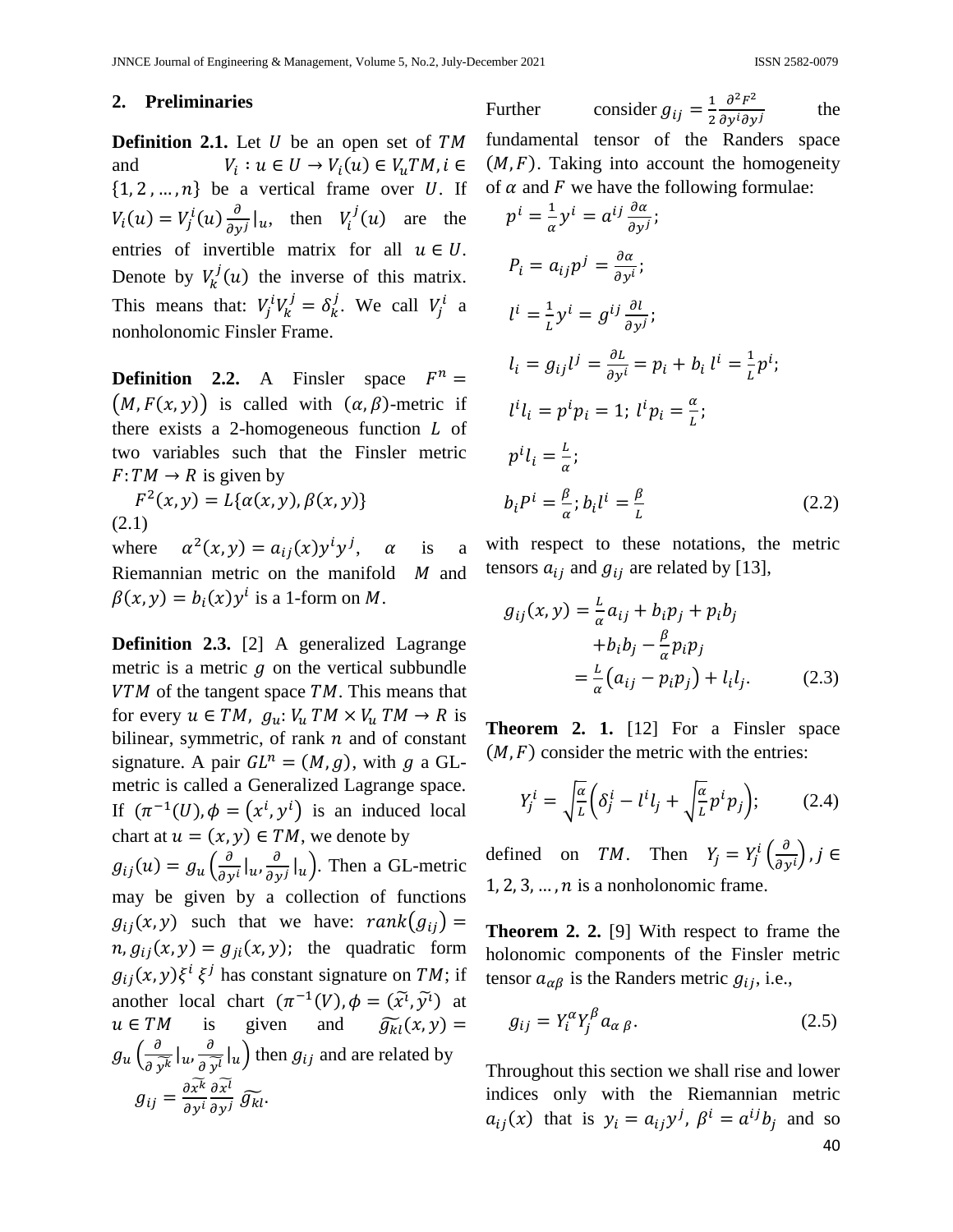on. For a Finsler space with  $(\alpha, \beta)$ -metric  $F^2(x, y) = L\{\alpha(x, y), \beta(x, y)\}\$  we have the Finsler invariants [13].

$$
\rho = \frac{1}{2\alpha} \frac{\partial L}{\partial \alpha},
$$
  
\n
$$
\rho_0 = \frac{1}{2} \frac{\partial^2 L}{\partial \beta^2},
$$
  
\n
$$
\rho_{-1} = \frac{1}{2\alpha} \frac{\partial^2 L}{\partial \alpha \partial \beta},
$$
  
\n
$$
\rho_{-2} = \frac{1}{2\alpha} \left( \frac{\partial^2 L}{\partial \beta^2} - \frac{1}{2} \frac{\partial L}{\partial \beta} \right),
$$

$$
\rho_{-2} = \frac{1}{2\alpha^2} \left( \frac{\partial^2 L}{\partial \alpha^2} - \frac{1}{\alpha} \frac{\partial L}{\partial \alpha} \right),
$$
\n(2.6)

where subscripts 1, 0, -1, -2 gives us the degree of homogeneity of these invariants.

For a Finsler space with  $(\alpha, \beta)$ -metric we have,

$$
\rho_{-1}\beta + \rho_{-2}\alpha^2 = 0.
$$
\n(2.7)

with respect to the notations we have that the metric tensor  $g_{ij}$  of a Finsler space with  $(\alpha, \beta)$ -metric is given by[13]

$$
g_{ij}(x, y) = \rho a_{ij}(x) + \rho_0 b_i(x)
$$
  
+ 
$$
\rho_{-1} \{b_i(x)y_j + b_j(x)y_i\}
$$
  
+ 
$$
\rho_{-2} y_i y_i.
$$
 (2.8)

From (2.8) we can see that  $g_{ij}$  is the result of two Finsler deformations:

1) 
$$
a_{ij} \rightarrow h_{ij} = \rho a_{ij} + \frac{1}{\rho_{-2}} (\rho_{-1}b_i + \rho_{-2}y_i)
$$
  
\n
$$
\cdot (\rho_{-1}b_j + \rho_{-2}y_j)
$$
\n2)  $h_{ij} \rightarrow g_{ij} = h_{ij} + \frac{1}{\rho_{-2}} (\rho_0 \rho_{-1} - \rho_{-1}^2) b_i b_j$ 

The nonholonomic Finsler frame that corresponding to the theorem (7.9.1) in [12], given by,

$$
X_j^i = \sqrt{\rho} \delta_j^i - \frac{1}{B^2} \left\{ \sqrt{\rho} + \sqrt{\rho + \frac{B^2}{\rho_{-2}}} \right\}
$$
  

$$
(\rho_{-1} b^i + \rho_{-2} y^i)(\rho_{-1} b_j + \rho_{-2} y_j),
$$
  
(2.9)

where

$$
B^{2} = a_{ij} (\rho_{-1} b^{i} + \rho_{-2} y^{i}) (\rho_{-1} b_{j} + \rho_{-2} y_{j})
$$
  
=  $\rho_{-1}^{2} b^{2} + \beta \rho_{-1} \rho_{-2}.$ 

This metric tensor  $a_{ij}$  and  $h_{ij}$  are related by,

$$
h_{ij} = X_i^k X_j^l a_{kl}.
$$
  
(2.10)

Again, the frame that corresponds to the  $II^n$ deformation (2.9) given by,

$$
Y_j^i = \delta_j^i - \frac{1}{c^2} \Big\{ 1 \pm \sqrt{1 + \frac{(\rho_{-2} c^2)}{(\rho_0 \rho_{-2} - \rho_{-1}^2)}} \Big\} b^i b_j,
$$
\n(2.11)

where

$$
C^{2} = h_{ij}b^{i}b^{j} = \rho b^{2} + \frac{1}{\rho_{-2}}(\rho_{-1}b^{2} + \rho_{-2}\beta)^{2}.
$$

The metric tensor  $h_{ij}$  and  $g_{ij}$  are related by the formula;

$$
g_{mn} = Y_m^i Y_n^j h_{ij}.
$$
\n(2.12)

**Theorem 2.3.** [12] Let  $F^2$  (  $L(\alpha(x, y), \beta(x, y))$  be the metric function of a Finsler space with  $(\alpha, \beta)$ -metric for which the condition (2.7) is true. Then

$$
V^i_j = X^i_k Y^k_j
$$

is a nonholonomic Finsler frame with  $X_k^i$  and  $Y_i^k$  are given by (2.10) and (2.12) respectively.

### **3. Nonholonomic Frames for Finsler Space with**  $(\alpha, \beta)$ **-metric**

Here we have two kind of metrics combination, such as product of Randers and Matsumoto metric, another one is product of Randers and first approximate of Matsumoto metric.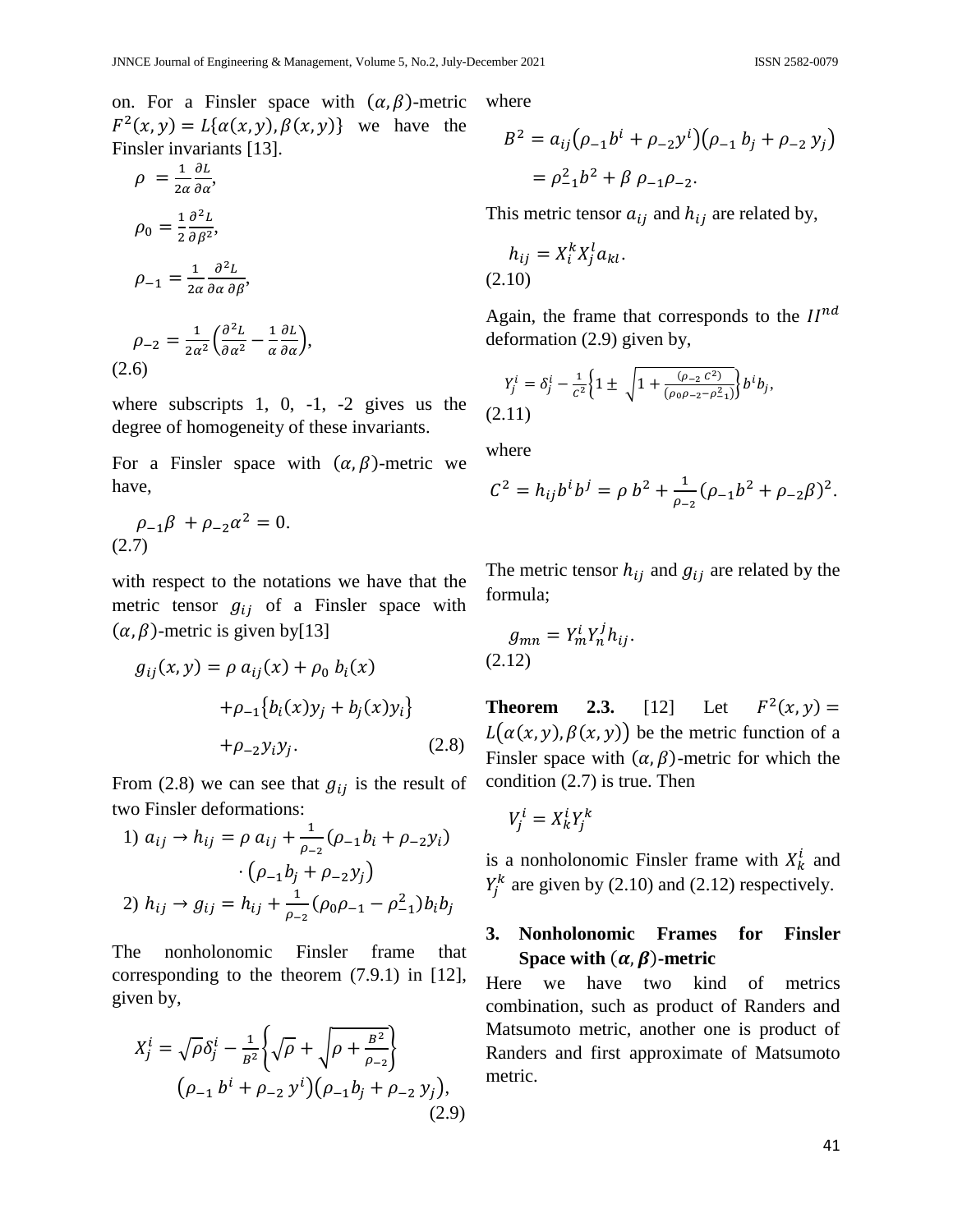#### **3.1. Nonholonomic frame for**  $L(\alpha, \beta) =$  $(\alpha + \beta) \left( \frac{\alpha^2}{\alpha} \right)$  $\frac{a}{\alpha-\beta}$

In the first case, for a Finsler space with the fundamental function  $L = (\alpha + \beta) \left( \frac{\alpha^2}{2} \right)$  $\frac{a}{\alpha-\beta}$  $\alpha^2$  $\frac{(\alpha+\beta)}{\alpha-\beta}$  the Finsler invariants (2.6) are given by

$$
\rho = \frac{\alpha^2 - \alpha \beta - \beta^2}{(\alpha - \beta)^2},
$$
  
\n
$$
\rho_0 = \frac{2\alpha^3}{(\alpha - \beta)^2},
$$
  
\n
$$
\rho_{-1} = \frac{\alpha(\alpha - 3\beta)}{(\alpha - \beta)^3},
$$
  
\n
$$
\rho_{-2} = \frac{\beta (3\beta - \alpha)}{\alpha(\alpha - \beta)^3},
$$
  
\n
$$
B^2 = \frac{(\alpha - 3\beta)^2 (\alpha^2 b^2 - \beta^2)}{(\alpha - \beta)^6}.
$$
\n(3.1)

$$
X_j^i = \sqrt{\frac{\alpha^2 - \alpha \beta - \beta^2}{(\alpha - \beta)^2}} \delta_j^i - \frac{\alpha^2}{\alpha^2 b^2 - \beta^2}
$$

$$
\left(\sqrt{\frac{\alpha^2 - \alpha \beta - \beta^2}{(\alpha - \beta)^2}} \pm \frac{\alpha^2 - \alpha \beta - \beta^2 \alpha}{\alpha^2 - \alpha \beta^2 - \alpha \alpha^2 \beta^2 - \beta^2 \beta \alpha - \beta^2}\right)
$$
\n
$$
\left(b^i - \frac{\beta}{\alpha^2} y^i\right) \left(b_j - \frac{\beta}{\alpha^2} y_j\right),
$$
\n(3.2)

Again using  $(3.1)$  in  $(2.12)$  we have,

$$
Y_j^i = \delta_j^i - \frac{1}{c^2} \left( 1 \pm \sqrt{1 + \frac{\beta (\alpha - \beta)^2 c^2}{\alpha^3}} \right) b^i b_j,
$$
  
(3.3)

where

$$
C^{2} = \left(\frac{\alpha^{2} - \alpha\beta - \beta^{2}}{(\alpha - \beta)^{2}}\right) b^{2} - \frac{(\alpha - 3\beta)(\alpha^{2}b^{2} - \beta^{2})^{2}}{\alpha \beta(\alpha - \beta)^{3}}.
$$

**Theorem 3.4.** Let  $L = (\alpha + \beta) \left( \frac{\alpha^2}{\alpha} \right)$  $\frac{a}{\alpha-\beta}$  $\alpha^2$  $\frac{(\alpha+\beta)}{\alpha-\beta}$  be the metric function of a Finsler space with  $(\alpha, \beta)$ -metric for which the condition (2.7) is true. Then

$$
V_j^i = X_k^i Y_j^k
$$

is nonholonomic Finsler Frame with  $X_k^i$  and  $Y_i^k$  are given by (3.2) and (3.3) respectively.

3.2. Nonholonomic frame for 
$$
L(\alpha, \beta) =
$$
  
\n
$$
(\alpha + \beta) (\alpha + \beta + \frac{\beta^2}{\alpha}) = (\alpha^2 + 2\alpha\beta + 2\beta^2 + \beta^2)
$$
\n
$$
\beta 2\alpha.
$$

In the second case, for a Finsler space with the fundamental function  $L = (\alpha + \beta) (\alpha +$  $\beta+\beta2\alpha=\alpha2+2\alpha\beta+2\beta2+\beta2\alpha$  be the product of Randers metric and first approximate Matsumoto metric the Finsler invariants (2.6) are given by

$$
\rho = 1 + \frac{\beta}{\alpha} - \frac{\beta^3}{2\alpha^3},
$$
  
\n
$$
\rho_0 = 2 + \frac{3\beta}{\alpha},
$$
  
\n
$$
\rho_{-1} = \frac{1}{\alpha} - \frac{3\beta^2}{2\alpha^3},
$$
  
\n
$$
\rho_{-2} = \frac{(3\beta^3 - 2\alpha^2 \beta)}{2\alpha^5},
$$
  
\n
$$
B^2 = \frac{(2\alpha^2 - 3\beta^2)^2 (\alpha^2 b^2 - \beta^2)}{4\alpha^8}.
$$
  
\nUsing (3.4) in (2.10) we have

Using  $(3.4)$  in  $(2.10)$  we have,

$$
X_j^i = \sqrt{\left(1 + \frac{\beta}{\alpha} - \frac{\beta^3}{2\alpha^3}\right)} \delta_j^i - \frac{\alpha^2}{\alpha^2 b^2 - \beta^2} \left(\sqrt{1 + \frac{\beta}{\alpha} - \frac{\beta^3}{2\alpha^3}} \pm \frac{\beta^2}{2\alpha^2 b^2 - 2\alpha^2 a^2 b^2 - 2\beta^2 + 2\beta a^2 + \beta^2 a^2 b^2}\right)
$$

$$
\cdot \left(b^i - \frac{\beta}{\alpha^2} y^i\right) \left(b_j - \frac{\beta}{\alpha^2} y_j\right) \tag{3.5}
$$

again using  $(3.1)$  in  $(2.12)$  we have,

$$
Y_j^i = \delta_j^i - \frac{1}{c^2} \left( 1 \pm \sqrt{1 + \frac{2\alpha\beta c^2}{2\alpha^2 + 4\alpha\beta + 3\beta^2}} \right) b^i b_j, \quad (3.6)
$$

where

 $\beta$ 

$$
C2 = \left(\frac{2\alpha^3 + 2\alpha^2 \beta - \beta^3}{2\alpha^3}\right) b^2 + \frac{3\beta^2 - 2\alpha^2}{2\alpha^5} \cdot \left(\alpha^2 b^2 - \beta^2\right)^2.
$$